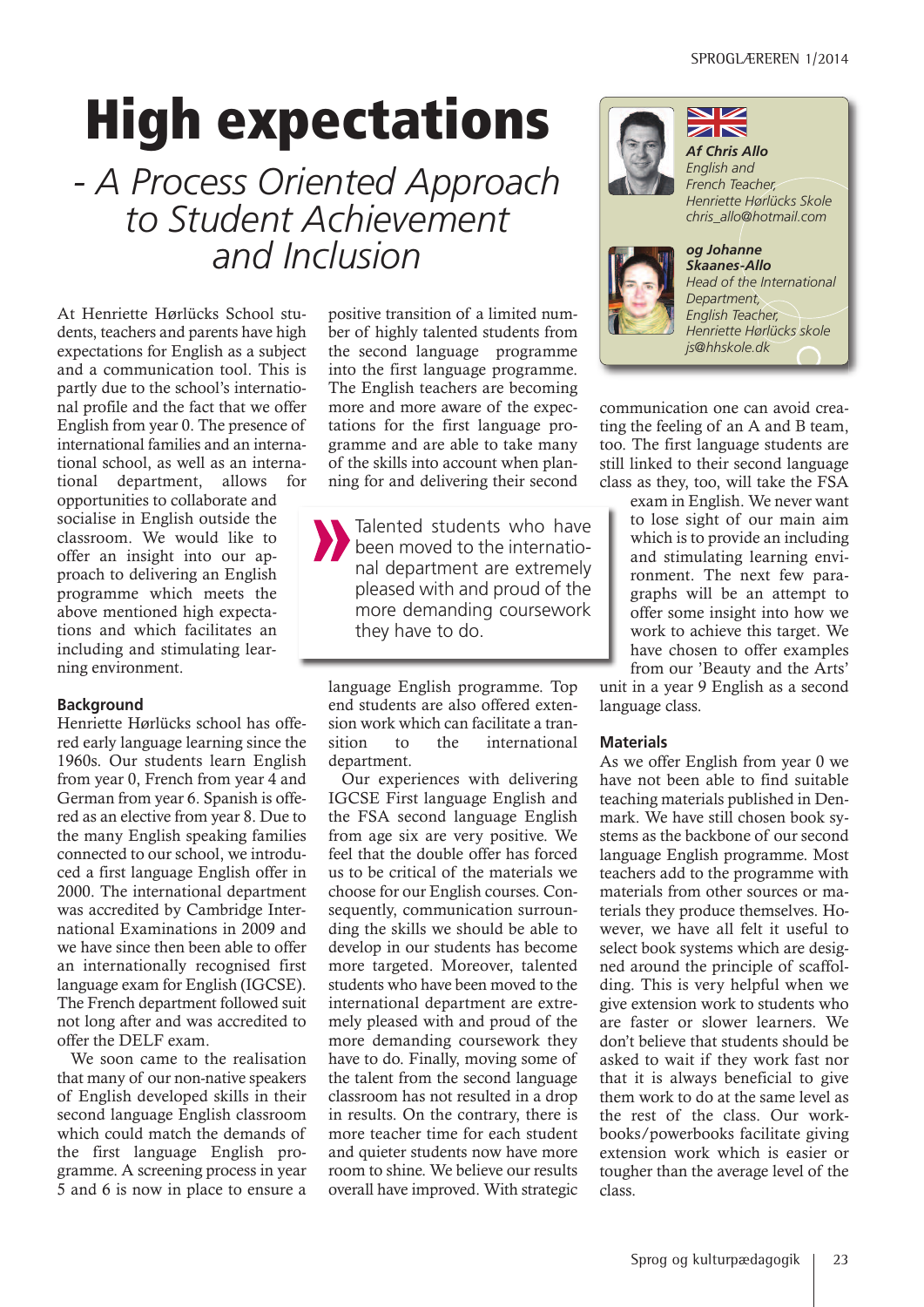In year 0-3 we use Incredible English published by Oxford. In year 4-6 we base the programme around Project published by Oxford. Finally, our year 7-9 (and year 10) use New Opportunities published by Pearson & Longman. As additional material we also use the series Test Your Vocabulary published by Penguin and Essential Articles (tailored for IGCSE use) published by Carel Press. Most teachers supplement their topics with documentaries, video clips, songs, artwork, letters to the editor, etc.

'Beauty and the Arts' Unit Materials list:

American Graffiti (New Opportunity)

'Rapper's Delight' by the Sugar Hill Gang (hip hop song)

Examples of Banksy's work (Banksy, Wall and Piece)

What is the Point? (piercing) (New Opportunity)

I Hate my Lizard! ( tattooes) (Essential Articles 12)

Think before you ink? (body image) (Essential Articles 12)

Body Blues (radio survey on the Brits' perception of their own body) (Essential Articles 10)

'Dedicated Follower of Fashion' by The Kinks (music video and text)

BBC Three Documentary- Secrets of the Superbrands (Fashion) (youtube.com)

'A Wall Poem' by Dannie Abse (New Opportunities)

Wrapped Up (art installations in public spaces) (New opportunities)

Test Your Vocabulary 4 (parts of the body, parts of the body expressions, the art world, at the cinema, the press, musical instruments)

New Opportunity Powerbook (vocabulary, grammar and writing techniques)

#### **Structure of the Unit and Working Methods**

Main aims of this particular unit include exploring various art forms and their purpose as well as the notion of beauty in our modern society. Students need to produce language to inform, describe, explain and express opinion. Vocabulary and grammar work is integrated into a topic centred approach to learning. Therefore, in order to broaden our students' opportunities to expand their vocabulary, stenghten their grammar and practice their oral and written skills, we have chosen a variety of materials in terms of level of difficulty as well as subtopics. This variety gives all students a chance to participate, formulate opinions in writing as well as speech at their own level. We believe that active students are able to effectively build skills and confidence. The work structures in our lessons are predictable and so are our expectations for positive communication among students.

Typically, a light warm-up activity from Test Your Vocabulary would be used to introduce or activate the basic vocabulary required to understand the material and to produce language independently on the given topic. As for the core part of the lesson, it might be worth noting that we make a conscious effort to complement most of the chosen texts with supporting visual materials to cater for different learning styles, but also to create a more dynamic classroom where all learners are engaged. Once we move on to the main activity, the students know that they score 'bonus points' for using new vocabulary and language structures introduced in the lesson. The feedback students receive during group work or after a presentation will focus on whether or not they have included these structures.

Moreover, the materials chosen for the lesson need to serve specific purposes. E.g. a documentary clip could be used as a model for the students' self-produced documentary clips, both in terms of language, content and structure. This provides the students with a model and helps to define the successs criteria prior to letting them work independently.

When we plan a unit of work, we always have an end product in mind. In the 'Beauty and the Arts' unit we want the students to produce a persuasive essay. Students will have to demonstrate an ability to organise and present facts and opinions while keeping the reader interested and informed.



Sculpture making: using language to explain, instruct and persuade.



To facilitate success, we will have broken down and taught elements which the students need. The shorter practical tasks assigned both as classwork and as homework will be geared towards acquiring and practising the necessary skills. E.g. we can do work at word level with modal verbs and connectives which is followed up by work at sentence level putting into practice what we have just learned about modal verbs and connectives.

This naturally progresses into work at paragraph level and with shorter texts. We find that we can offer the students feedback more often if we ask them to produce and hand in shorter texts  $(+/- 100$  words). The students enjoy process oriented approaches, as they become quite clear about the success criteria and have been given the opportunity to practice with support. Needless to say, all the oral work in class is also geared towards supporting the end assignment of the unit. We believe that language structures and formulations of